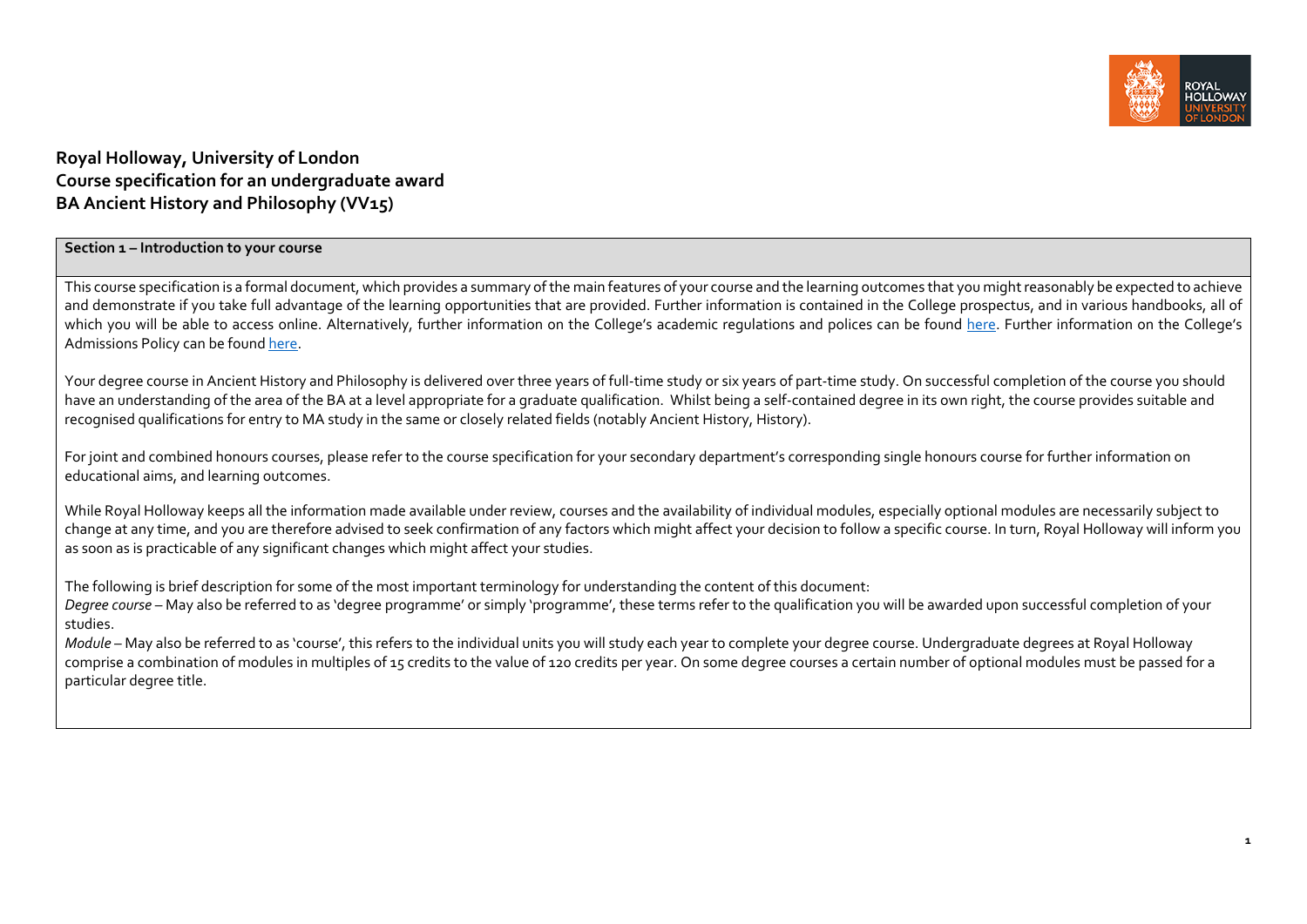

| Section 2 - Course details                                                                |                                                       |                                                                 |                                                                                            |  |  |
|-------------------------------------------------------------------------------------------|-------------------------------------------------------|-----------------------------------------------------------------|--------------------------------------------------------------------------------------------|--|--|
| Date of specification update                                                              | December 2021                                         | Location of study                                               | Egham Campus                                                                               |  |  |
| Course award and title                                                                    | BA Ancient History and Philosophy                     | Level of study                                                  | Undergraduate                                                                              |  |  |
| Course code                                                                               | 2410                                                  | <b>UCAS code</b>                                                | VV15                                                                                       |  |  |
| Year of entry                                                                             | 2022/23                                               |                                                                 |                                                                                            |  |  |
| Awarding body                                                                             | Royal Holloway, University of London                  |                                                                 |                                                                                            |  |  |
| <b>Department or school</b>                                                               | Department of Classics<br><b>School of Humanities</b> | Other departments or schools<br>involved in teaching the course | Department of History<br>Department of Politics, International Relations and<br>Philosophy |  |  |
| Mode(s) of attendance                                                                     | Full-time or Part-time                                | Duration of the course                                          | Three years or Six years                                                                   |  |  |
| <b>Accrediting Professional,</b><br><b>Statutory or Regulatory Body</b><br>requirement(s) | N/A                                                   |                                                                 |                                                                                            |  |  |
| Link to Coursefinder for further<br>information:                                          | https://www.royalholloway.ac.uk/studying-<br>here/    | For queries on admissions:                                      | <b>Admissions Enquiry Form (royalholloway.ac.uk)</b>                                       |  |  |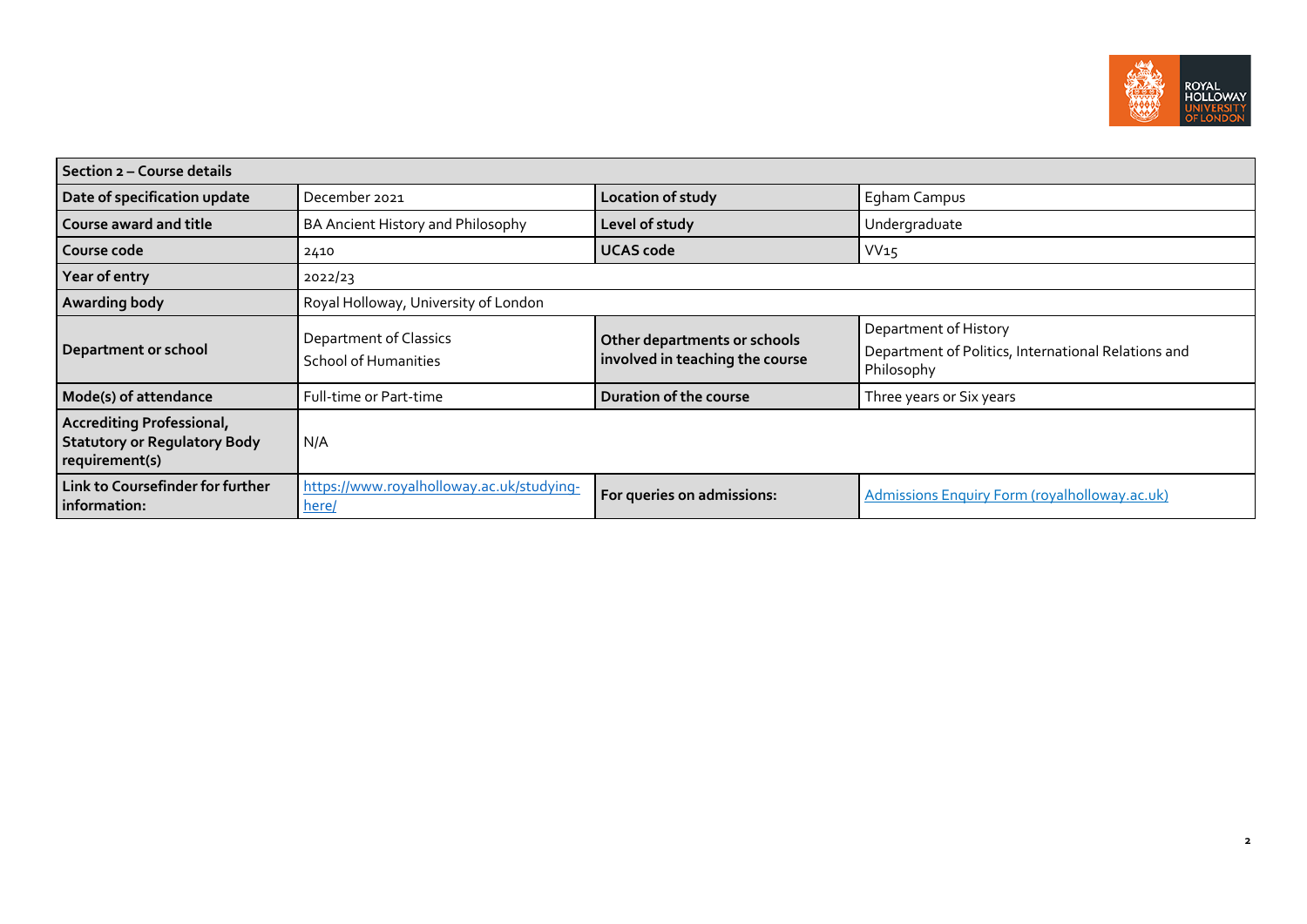

|                | Section 3 - Degree course structure |                                                                                                     |                   |                         |                     |                           |              |                |                      |                              |
|----------------|-------------------------------------|-----------------------------------------------------------------------------------------------------|-------------------|-------------------------|---------------------|---------------------------|--------------|----------------|----------------------|------------------------------|
|                |                                     | 3.1 Mandatory module information                                                                    |                   |                         |                     |                           |              |                |                      |                              |
|                |                                     | The following table summarises the mandatory modules which students must take in each year of study |                   |                         |                     |                           |              |                |                      |                              |
| Year           | Module<br>code                      | Module title                                                                                        | Contact<br>hours* | Self-<br>study<br>hours | Written<br>exams**  | Practical<br>assessment** | Coursework** | <b>Credits</b> | <b>FHEQ</b><br>level | Module status<br>(see below) |
| $\mathbf{1}$   | CL1550                              | Greek History and The City State                                                                    | 20                | 130                     | $\mathsf{o}\,$      | $\mathsf{o}\,$            | 100%         | 15             | 4                    | <b>MC</b>                    |
| $\mathbf{1}$   | CL <sub>1560</sub>                  | Key Themes in Roman History                                                                         | 20                | 130                     | $\mathsf{o}$        | $\mathsf{o}$              | 100%         | 15             | 4                    | MC                           |
| $\mathbf{1}$   | PY1002                              | Philosophy: Introduction to<br>Modern Philosophy                                                    | 20                | 130                     | $\mathsf{o}\,$      | $\mathsf{o}$              | 100%         | 15             | 4                    | <b>MC</b>                    |
| $\mathbf{1}$   | PY1101                              | Philosophy: Problems of<br>Knowledge                                                                | 20                | 130                     | $\mathsf{o}\xspace$ | $\circ$                   | 100%         | 15             | 4                    | <b>MNC</b>                   |
| $\mathbf{1}$   | PY1541                              | Philosophy: Introduction to<br>Ancient Philosophy                                                   | 20                | 130                     | $\mathsf{o}\xspace$ | $\mathsf{o}$              | 100%         | 15             | 4                    | MC                           |
| $\mathbf{1}$   | PY1202                              | Philosophical Methods                                                                               | 20                | 130                     | $\circ$             | $\circ$                   | 100%         | 15             | 4                    | MC                           |
| $\overline{3}$ |                                     | Dissertation; either department                                                                     | 8                 | 292                     | $\circ$             | 0                         | 100%         | 30             | 6                    | MC                           |

This table sets out the most important information for the mandatory modules on your degree course. These modules are central to achieving your learning outcomes, so they are compulsory, and all students on your degree course will be required to take them. You will be automatically registered for these modules each year. Mandatory modules fall into two categories; 'condonable' or 'non-condonable'.

In the case of mandatory 'non-condonable' (MNC) modules, you must pass the module before you can proceed to the next year of your course, or to successfully graduate with a particular degree title. In the case of mandatory 'condonable' (MC) modules, these must be taken but you can still progress or graduate even if you do not pass them. Please note that although Royal Holloway will keep changes to a minimum, changes to your degree course may be made where reasonable and necessary due to unexpected events. For example, where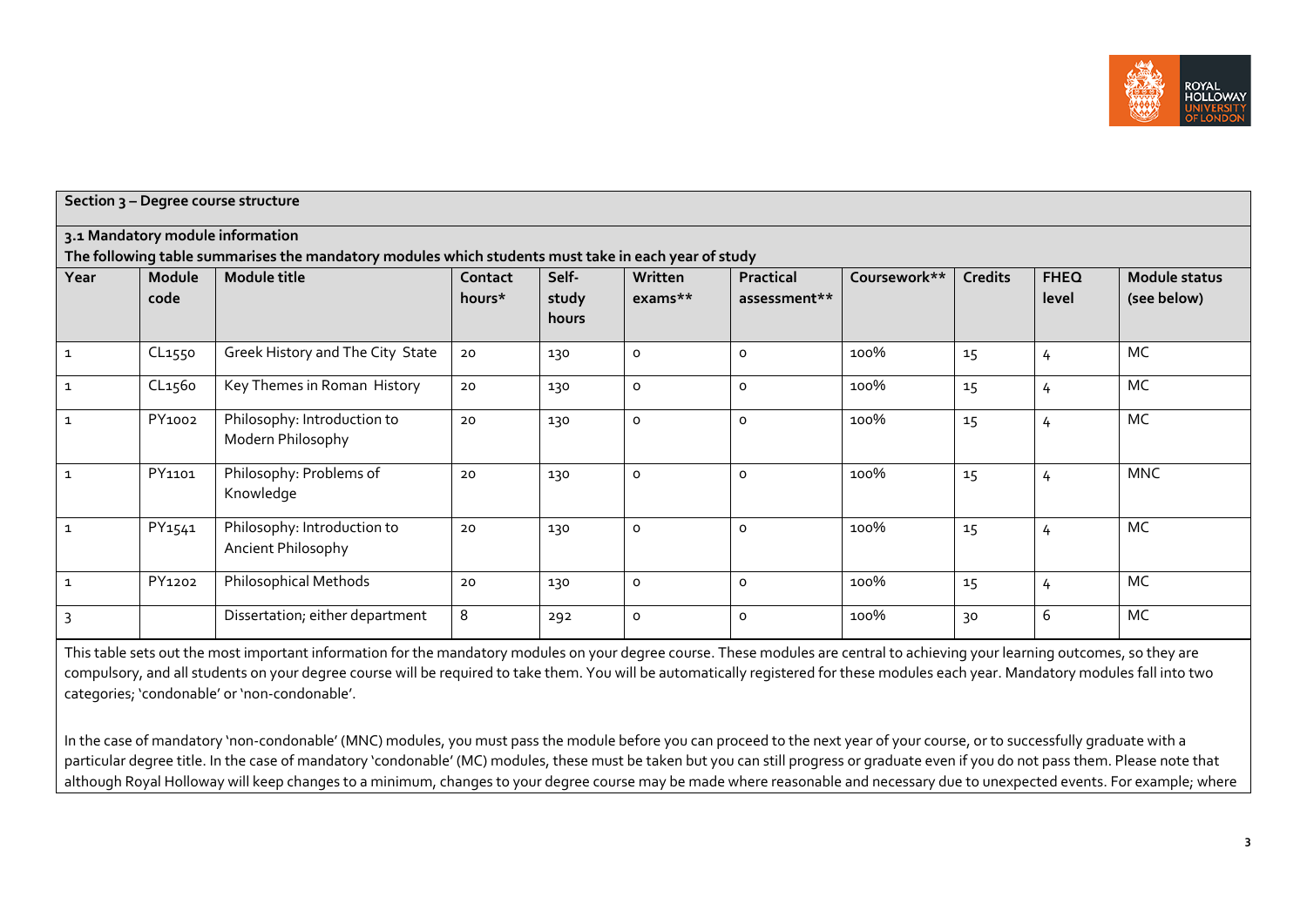

requirements of relevant Professional, Statutory or Regulatory Bodies have changed and course requirements must change accordingly, or where changes are deemed necessary on the basis of student feedback and/or the advice of external advisors, to enhance academic provision.

\*Contact hours come in various different forms, and may take the form of time spent with a member of staff in a lecture or seminar with other students. Contact hours may also be laboratory or, studio-based sessions, project supervision with a member of staff, or discussion through a virtual learning environment (VLE). These contact hours may be with a lecturer or teaching assistant, but they may also be with a technician, or specialist support staff.

\*\*The way in which each module on your degree course is assessed will also vary, however, the assessments listed above are all 'summative', which means you will receive a mark for it which will count towards your overall mark for the module, and potentially your degree classification, depending on your year of study. On successful completion of the module you will gain the credits listed. 'Coursework' might typically include a written assignment, like an essay. Coursework might also include a report, dissertation or portfolio. 'Practical assessments' might include an oral assessment or presentation, or a demonstration of practical skills required for the particular module.

### **3.2 Optional modules**

In addition to mandatory modules, there will be a number of optional modules available during the course of your degree. The following table lists a selection of optional modules that are likely to be available. However, not all may be available every year. Although Royal Holloway will keep changes to a minimum, new options may be offered or existing ones may be withdrawn. For example; where reasonable and necessary due to unexpected events, where requirements of relevant Professional, Statutory or Regulatory Bodies (PSRBs) have changed and course requirements must change accordingly, or where changes are deemed necessary on the basis of student feedback and/or the advice of External Advisors, to enhance academic provision.There may be additional requirements around option selection, so it is important that this specification is read alongside your departments' Student Handbook, which you can access via the Classics [webpage,](https://www.royalholloway.ac.uk/research-and-teaching/departments-and-schools/classics/) Philosoph[y webpage.](https://www.royalholloway.ac.uk/research-and-teaching/departments-and-schools/philosophy/)

| Year <sub>1</sub>                            | Year <sub>2</sub>                               | Year <sub>3</sub>                                             |
|----------------------------------------------|-------------------------------------------------|---------------------------------------------------------------|
| 2 Classics introductory modules (15 credits) | HS2004: The Rise and Fall of the Roman Republic | Philosophy: Dissertation (if the Ancient History dissertation |
|                                              |                                                 | option is not taken)                                          |
|                                              | HS2124: Rome and its Empire from Augustus to    | PR3540 Politics and International                             |
|                                              | Commodus                                        | <b>Relations: Radical Political</b>                           |
|                                              |                                                 | Theory                                                        |
|                                              | CL2357: Greek History to 322 BC                 | PY3002 Philosophy: Husserl to                                 |
|                                              |                                                 | Heidegger                                                     |
|                                              | CL2358: Greek Historiography                    | CL3351 Alexander the Great                                    |
|                                              | CL2369: Historiography of the Roman World       | CL2669 Augustus                                               |
|                                              | PR2490 Politics and International Relations:    |                                                               |
|                                              | Contemporary                                    |                                                               |
|                                              | Political Theory                                |                                                               |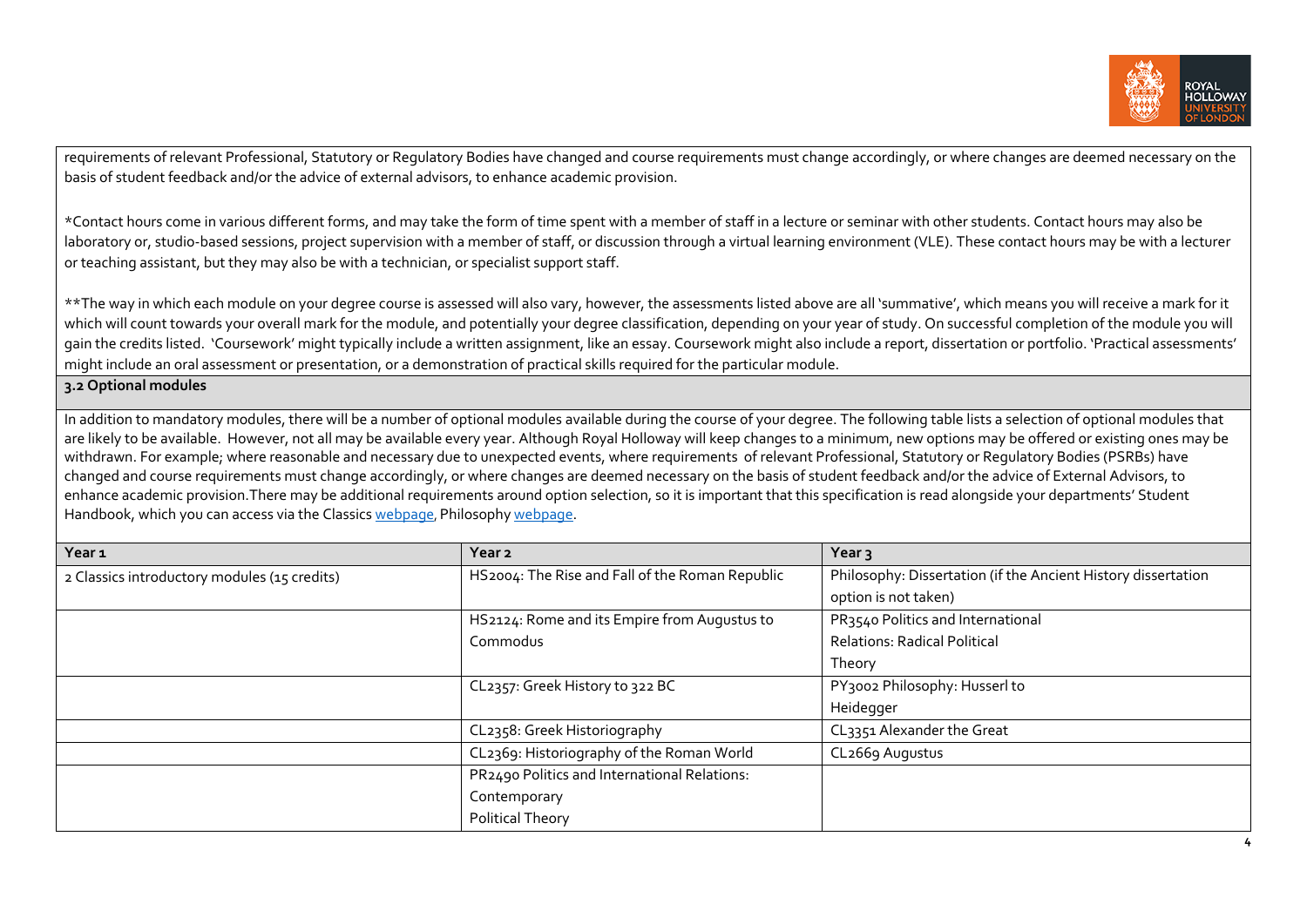

|                                                                                                                                                                                                                                                                             | PY2003 Philosophy: The Critique of |  |  |  |
|-----------------------------------------------------------------------------------------------------------------------------------------------------------------------------------------------------------------------------------------------------------------------------|------------------------------------|--|--|--|
|                                                                                                                                                                                                                                                                             | Idealism                           |  |  |  |
|                                                                                                                                                                                                                                                                             | PY2005 Philosophy: Philosophy and  |  |  |  |
|                                                                                                                                                                                                                                                                             | the Arts                           |  |  |  |
|                                                                                                                                                                                                                                                                             | CL2357 Greek History to 322 BC     |  |  |  |
|                                                                                                                                                                                                                                                                             | CL2369 Roman Historiography        |  |  |  |
| 3.3 Optional module requirements                                                                                                                                                                                                                                            |                                    |  |  |  |
| <b>For Ancient History:</b>                                                                                                                                                                                                                                                 |                                    |  |  |  |
| In your First Year, in addition to the mandatory modules you will be required to take a 30 credit language module or two introductory 15 credit modules from Classics.<br>In your Second Year you will be required to take at least 4 optional modules from the list above. |                                    |  |  |  |
| In your Final Year, you will be required to take:<br>EITHER Two Year 3 modules (taught modules only, 60 credits) designated as Ancient History<br>OR One Year 3 module designated as Ancient History with a dissertation in Ancient History (60 credits)                    |                                    |  |  |  |
| By the end of this course a student must have completed 120 credits of Ancient History, with at least 60 credits at level 3.                                                                                                                                                |                                    |  |  |  |
| For Philosophy:                                                                                                                                                                                                                                                             |                                    |  |  |  |
| In your Second Year, students must choose at least 30 credits from the following options basket:                                                                                                                                                                            |                                    |  |  |  |
| PY2001 Kant (15 credits)<br>PY2002 Mind and World (15 credits)<br>PY2202 Empiricism and Rationalism (15 credits)<br>PY2900 Race, Gender and Queer Philosophy (15 credits)                                                                                                   |                                    |  |  |  |
| And their remaining Philosophy credits from a list of other options.                                                                                                                                                                                                        |                                    |  |  |  |
| In your Final Year, you must take either (a) 60 credits of available options or (b) 30 credits of options with a dissertation in Philosophy.                                                                                                                                |                                    |  |  |  |
| However, you are only able to take one dissertation module on your degree: either Ancient History or Philosophy.                                                                                                                                                            |                                    |  |  |  |
|                                                                                                                                                                                                                                                                             |                                    |  |  |  |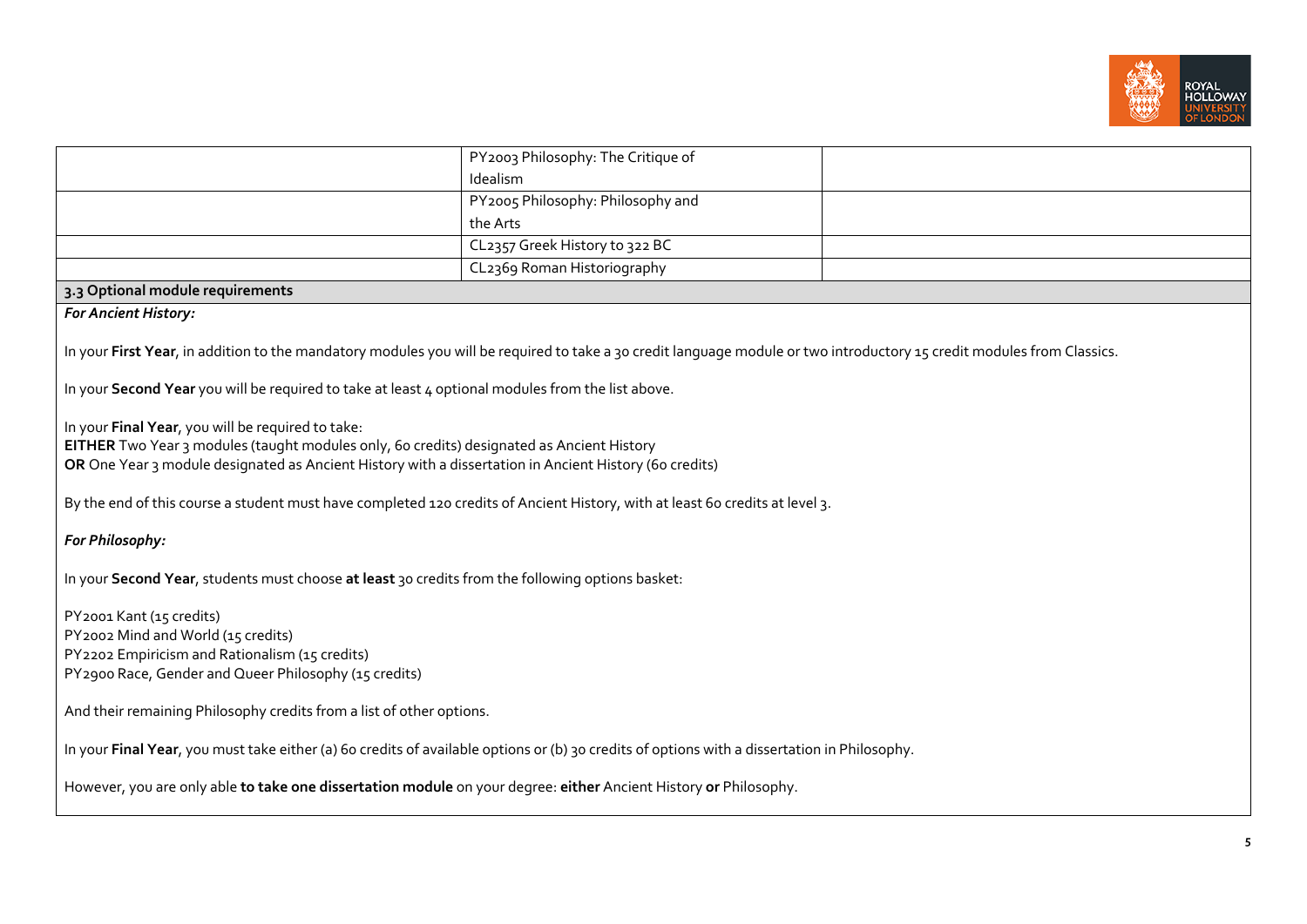

## **Section 4 - Progressing through each year of your degree course**

For further information on the progression and award requirements for your degree, please refer to Royal Holloway'[s Academic Regulations.](https://www.royalholloway.ac.uk/students/study/our-college-regulations/attendance-and-academic-regulations.aspx)

### **Section 5 – Educational aims of the course**

The aims of this course are:

- to develop your knowledge of Ancient history;
- to introduce you to issues of methodology in relation to the study of Ancient history;
- to develop skills in research in Ancient history;
- to provide you with key skills, the ability to work independently and in a self-directed fashion; to devise and deliver a project; and an ability to set learning goals;
- to develop your transferable skills in studying at degree level, communicating ideas and information, information retrieval, and presentation, both written and oral, and team-working;
- to develop the range of skills necessary to pursue a further degree in historical studies;
- to develop your ability to derive information and ideas from fragmentary or imperfect sources.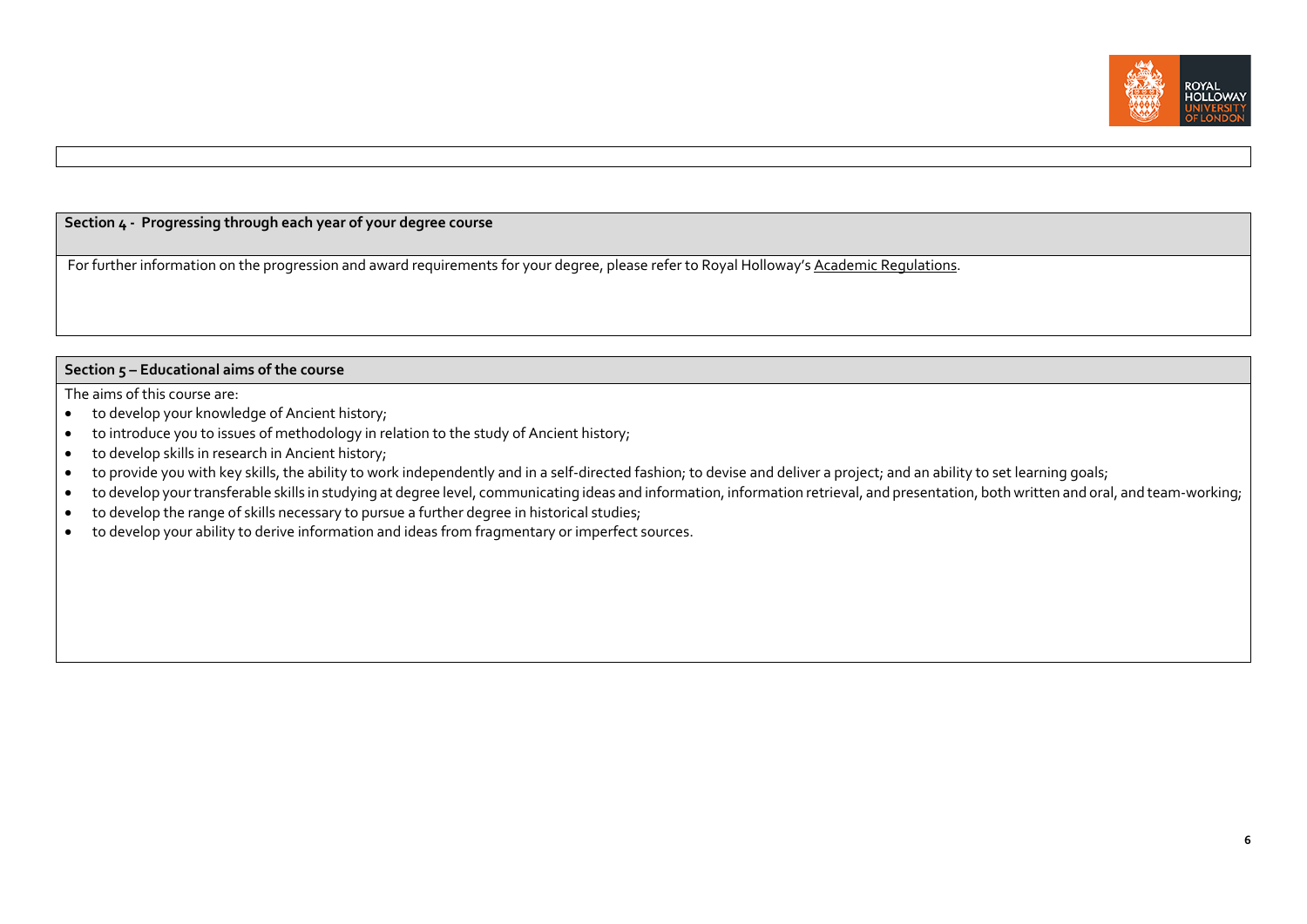

## **Section 6 - Course learning outcomes**

**In general terms, the courses provide opportunities for students to develop and demonstrate the following learning outcomes. (***Categories – Knowledge and understanding (K), Skills and other attributes (S), and Transferable skills (\*))*

|                      | Knowledge of a variety of critical approaches to Ancient History (K);<br>a detailed understanding of the methodological questions and issues involved<br>in studying Ancient history (K);                                                                                                                                                                                                                                                                                                                                | ۹. | the ability to articulate knowledge and the understanding of historical material,<br>concepts and theories at an Honours level, demonstrating an understanding of<br>historical methodologies appropriate to the field of study (S);                                                                                                                                                                                                                                            |
|----------------------|--------------------------------------------------------------------------------------------------------------------------------------------------------------------------------------------------------------------------------------------------------------------------------------------------------------------------------------------------------------------------------------------------------------------------------------------------------------------------------------------------------------------------|----|---------------------------------------------------------------------------------------------------------------------------------------------------------------------------------------------------------------------------------------------------------------------------------------------------------------------------------------------------------------------------------------------------------------------------------------------------------------------------------|
|                      | 3. a detailed understanding of Greek and Roman history (K);                                                                                                                                                                                                                                                                                                                                                                                                                                                              |    | 10. the ability to use information resources, libraries, webs-sites, and original texts in                                                                                                                                                                                                                                                                                                                                                                                      |
| 4.<br>5.<br>6.<br>8. | the acquisition of knowledge of scholarship in the chosen areas of the discipline<br>to a level appropriate for a BA degree (K);<br>the ability to develop and complete an extended project at an advanced level<br>$(S^*)$ ;<br>an ability to self-direct in research and in the delivery of a project $(S^*)$ ;<br>familiarity with and the capability of presenting work to recognised scholarly<br>standards in a recognised scholarly format (S*);<br>the ability to conduct historical research independently (S); |    | translation, as appropriate to the field of study (S);<br>11. time management and organisational skills including working to deadlines, prioritising<br>tasks, organising work-time (S*);<br>12. the ability to analyse and evaluate critically, reflect critically on one's own practices and<br>methodologies, to take initiatives and responsibilities, and to innovate (S*);<br>13. the ability to present work at an appropriate standard both orally and in writing (S*). |

#### **Section 7 - Teaching, learning and assessment**

Teaching and learning will be through a mix of formal lectures, seminar discussions and oral presentations, quided independent research, quided independent study, coursework essays, and a dissertation. The basic strategies are to nurture your interest and enthusiasm for the field, to develop your critical and communication skills and to develop critical, research and creative skills. Assessment of knowledge and understanding is typically through written work. Formative feedback will be provided continuously through informal oral feedback in seminars and more formally through written feedback on essays. Full details of the assessments for individual module elements can be obtained from th[e Department of Classics,](https://www.royalholloway.ac.uk/research-and-teaching/departments-and-schools/classics/)  th[e Department of History](https://www.royalholloway.ac.uk/research-and-teaching/departments-and-schools/history/) and the [Philosophy Department.](https://www.royalholloway.ac.uk/research-and-teaching/departments-and-schools/philosophy/)

#### **Section 8 – Additional costs**

None.

**These estimated costs relate to studying this particular degree course at Royal Holloway. General costs such as accommodation, food, books and other learning materials and printing etc., have not been included, but further information is available on our website.**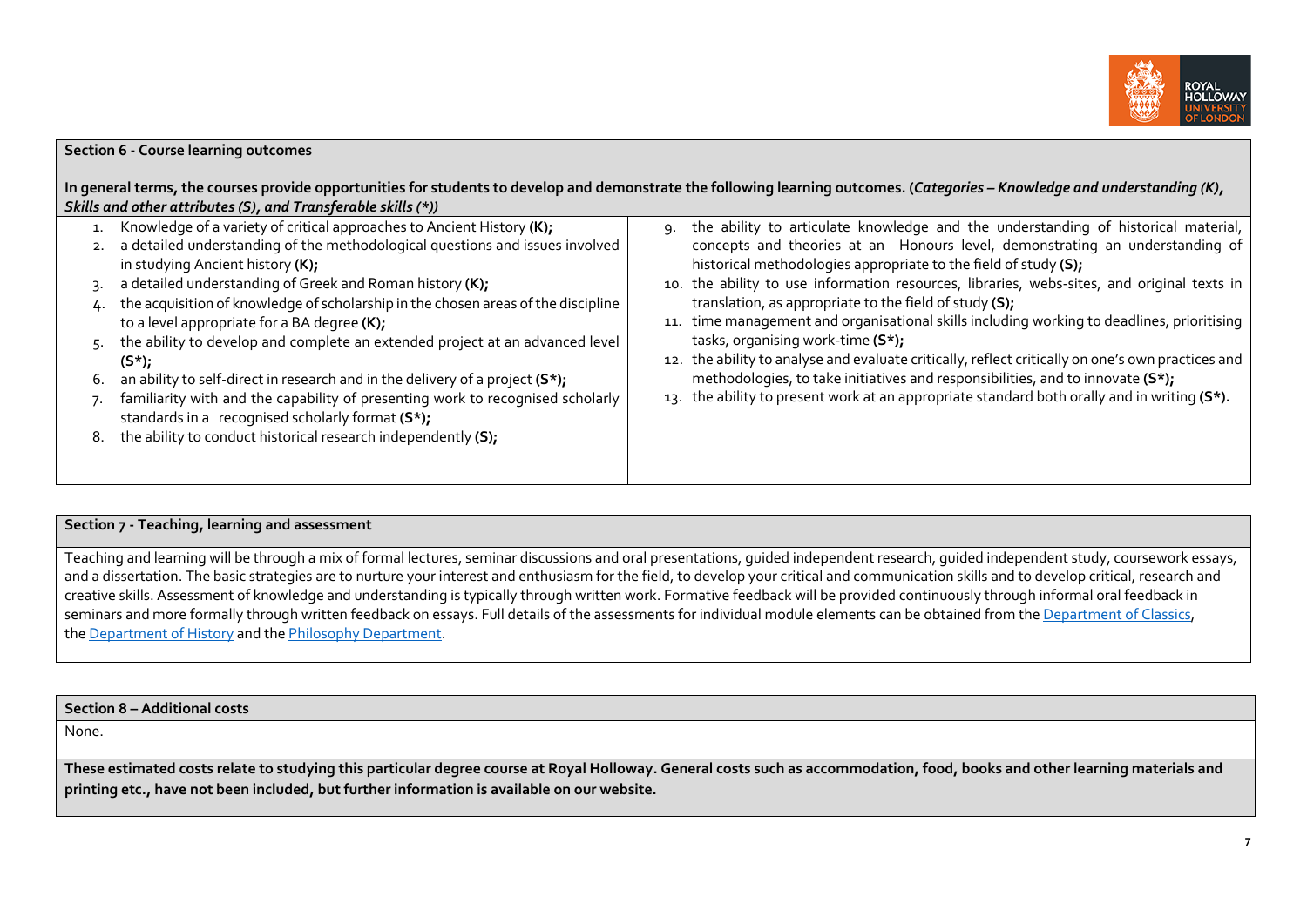

| Section 9 - Indicators of quality and standards                                                                                                                                                                                                                                                                                                                                                                                                                                                                                                                                                                                                                       |                                                                |  |  |
|-----------------------------------------------------------------------------------------------------------------------------------------------------------------------------------------------------------------------------------------------------------------------------------------------------------------------------------------------------------------------------------------------------------------------------------------------------------------------------------------------------------------------------------------------------------------------------------------------------------------------------------------------------------------------|----------------------------------------------------------------|--|--|
| <b>QAA Framework for Higher Education Qualifications (FHEQ) Level</b>                                                                                                                                                                                                                                                                                                                                                                                                                                                                                                                                                                                                 | $4 - 6$                                                        |  |  |
| Your course is designed in accordance with the FHEQ to ensure your qualification is awarded on the basis of nationally established standards of achievement, for both outcomes and<br>attainment. The qualification descriptors within the FHEQ set out the generic outcomes and attributes expected for the award of individual qualifications. The qualification descriptors<br>contained in the FHEQ exemplify the outcomes and attributes expected of learning that results in the award of higher education qualifications. These outcomes represent the integration<br>of various learning experiences resulting from designated and coherent courses of study. |                                                                |  |  |
| <b>QAA Subject benchmark statement(s)</b>                                                                                                                                                                                                                                                                                                                                                                                                                                                                                                                                                                                                                             | http://www.qaa.ac.uk/quality-code/subject-benchmark-statements |  |  |
| Subject benchmark statements provide a means for the academic community to describe the nature and characteristics of courses in a specific subject or subject area. They also represent<br>general expectations about standards for the award of qualifications at a given level in terms of the attributes and capabilities that those possessing qualifications should have<br>demonstrated.                                                                                                                                                                                                                                                                       |                                                                |  |  |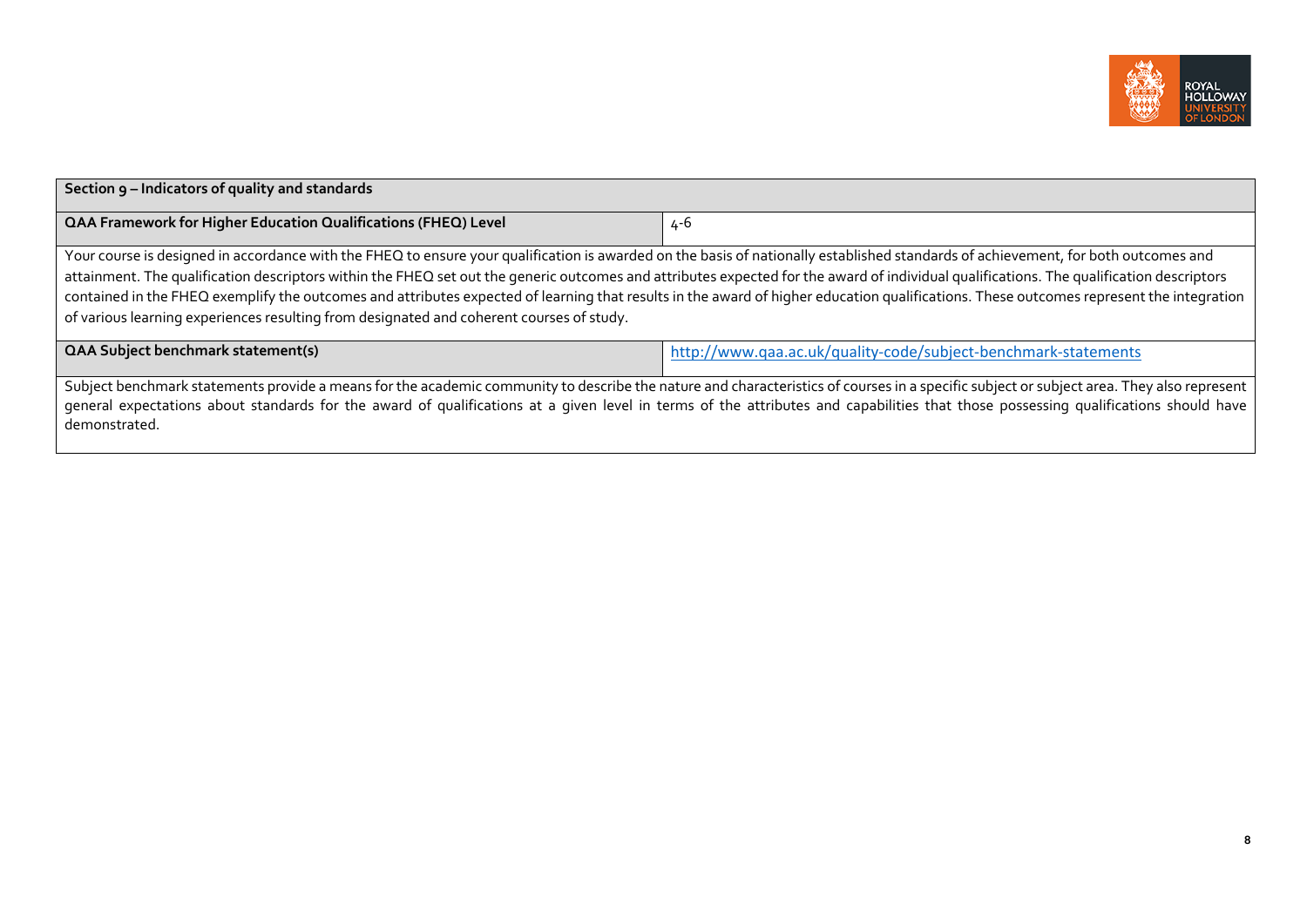

### **Section 10 – Further information**

This specification provides a concise summary of the main features of the course and the learning outcomes that a typical student might reasonably be expected to achieve and demonstrate when taking full advantage of the learning opportunities that are available. More detailed information on modules, including teaching and learning methods, and methods of assessment, can be found via the online Module [Catalogue.](https://ssb-prod.ec.royalholloway.ac.uk/PROD/bwckctlg.p_disp_dyn_ctlg) The accuracy of the information contained in this document is reviewed regularly by the university, and may also be checked routinely by external agencies, such as the Quality Assurance Agency (QAA).

Your course will be reviewed regularly, both by the university as part of its cyclical quality enhancement processes, and/or by your department or school, who may wish to make improvements to the curriculum, or in response to resource planning. As such, your course may be revised during the course of your study at Royal Holloway. However, your department or school will take reasonable steps to consult with students via appropriate channels when considering changes. All continuing students will be routinely informed of any significant changes.

| Section 11 - Intermediate exit awards (where available)                                                                                                                                                                                                  |                                                                                                                                            |                                        |  |  |  |  |
|----------------------------------------------------------------------------------------------------------------------------------------------------------------------------------------------------------------------------------------------------------|--------------------------------------------------------------------------------------------------------------------------------------------|----------------------------------------|--|--|--|--|
| You may be eligible for an intermediate exit award if you complete part of the course as detailed in this document. Any additional criteria (e.g. mandatory module s, credit<br>requirements) for intermediate awards is outlined in the sections below. |                                                                                                                                            |                                        |  |  |  |  |
| Award                                                                                                                                                                                                                                                    | Criteria                                                                                                                                   | <b>Awarding body</b>                   |  |  |  |  |
| Diploma in Higher Education (DipHE)                                                                                                                                                                                                                      | Pass in 210 credits of which at least 90 must be at or<br>above FHEQ Level 4 and at least 120 of which must<br>be at or above FHEQ Level 5 | Royal Holloway and Bedford New College |  |  |  |  |
| Certificate in Higher Education (CertHE)                                                                                                                                                                                                                 | Pass in 120 credits of which at least 90 must be at or<br>above FHEQ Level 4                                                               | Royal Holloway and Bedford New College |  |  |  |  |